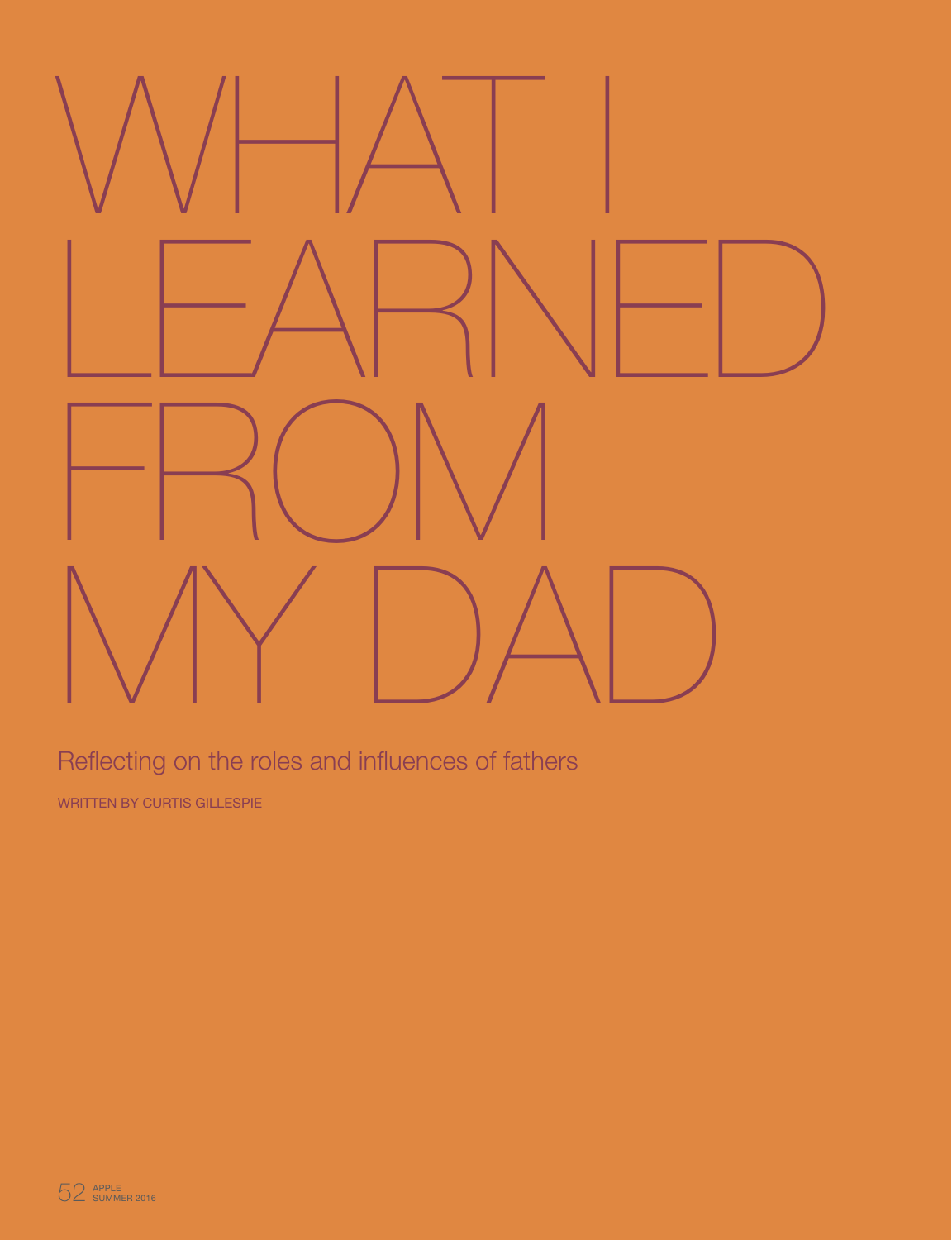My father died when he was 60 years old. He had a stroke on my wedding day and passed away three days later. He was a much-loved and wise (though uneducated) man, and his passing was traumatic for me and dozens, if not hundreds of family and friends.

A quarter of a century later, I find that he influences me as much, or more, than ever. I have written about the impact he had on me in my memoir *Playing Through* and in various essays and reflections. I find it fascinating and revealing that my writing about my father has changed over time—it has become less emotional and more reflective. I think more now about his example, what he taught me, and how that learning is now expressing itself in my own life as a father. I'm becoming less sad for what I lost in his dying and more grateful for what I gained through knowing him.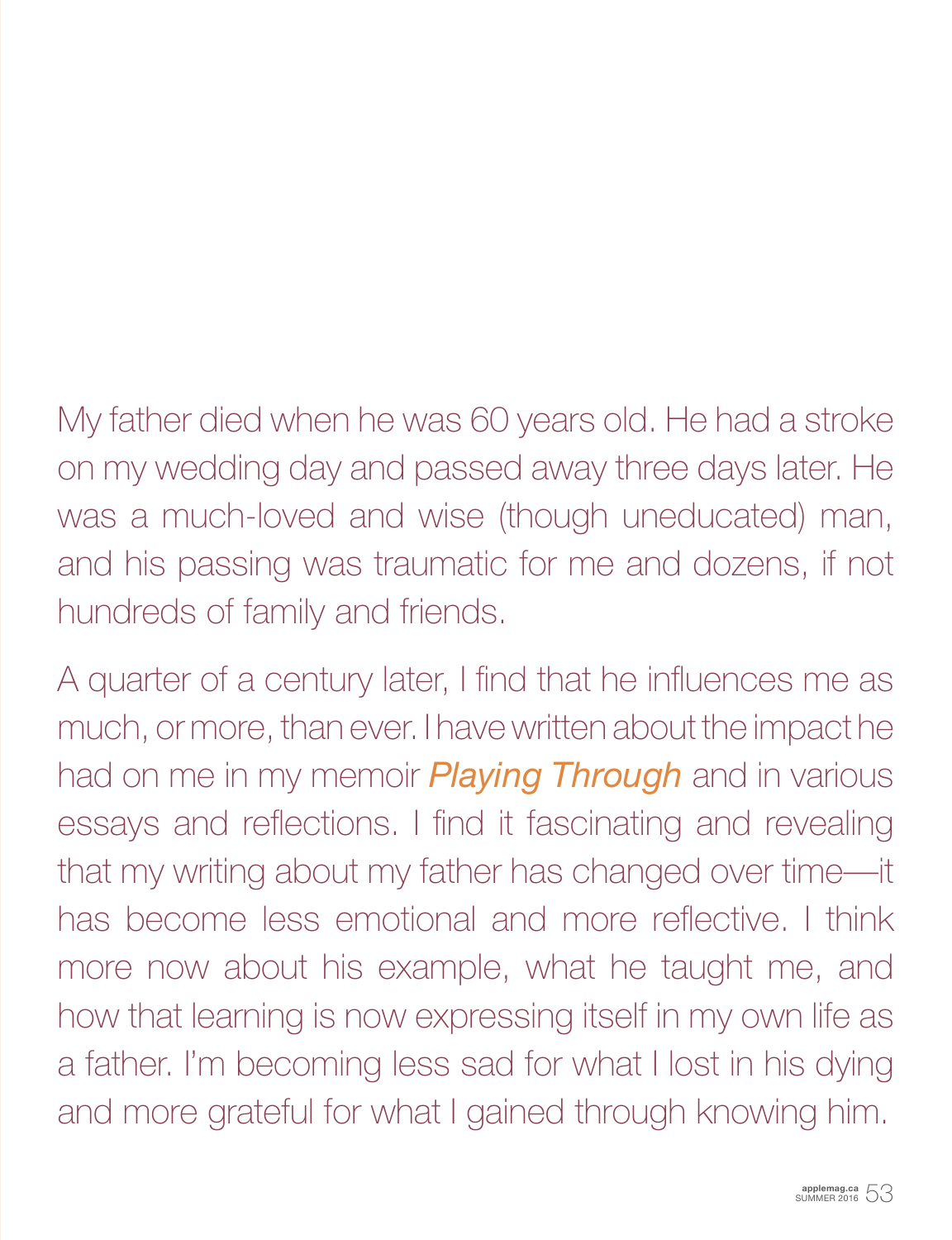But what precisely did he give me? I ponder that question all the time, and it's one being asked more and more in society today, as the role of the father continues to gather interest in modern life. *What precisely is a father?* How is the role of the father changing? What do we learn from them and what can we learn from them?

Reg Crowshoe has<br>
vivid memories of<br>
father, Joe Crowsham<br>
a much-loved spiritual expansion vivid memories of his father, Joe Crowshoe, a much-loved spiritual elder who lived to be 100 years old. Crowshoe, 64, is himself praised as a preserver and celebrant of his people's way of life. His early years were difficult and his father helped him through them.

"I'm from the Piikani First Nation in southern Alberta," Crowshoe says. "I grew up when we still had Indian agents and government people on the reserve 'looking after' Indian people. Every year from about the age of five or six, the Indian agent would come around at the start of the school year and take me away to the residential school. I was always so sad and I didn't want to go, and I could see that my father was sad, too, but he always told me, 'Just try really hard for the next 10 months, Reggie, and don't get too lonesome, because

those months will go by fast and then you'll be home again.'" Those are difficult memories for Crowshoe, not least because their annual separation was, simply, the law. "He'd have gone to jail if he had held me back from residential school. There was no choice."

Crowshoe remembers the elation of the last few days of school each June, knowing his father was coming to take him home to a summer of ranch work. "I was so happy and he was happy. I will never forget those truck rides. I also remember that was when he started talking to me about how much he believed in our traditional oral way of life, how much he taught me about our ceremonies, our language and our culture."

George Brookman, 70 this year, still runs the large reproduction and printing business, West Canadian Digital Imaging, he founded in Calgary decades ago.

A key lesson Brookman learned from his father was to use willpower to shape your life.

"My father was in World War II, and he met my mother few months we had a community hall, a skating rink, boards, the works. That community hall [in Mount Pleasant] is still there in northwest Calgary."

A key lesson George Brookman learned from his father was to use willpower to shape your life

and turned her into a Dutch war bride, recalls Brookman. "They got married in Holland and came back to Calgary together. My father ended up going into commercial real estate, but I learned from him the value of community service while relying on yourself to get things done. I remember when I was about seven years old, I wanted to play hockey, but there was no community rink. Well, my dad, he just got to work organizing and within a

Few roles have changed as much in the last generation as the role of the father. In western culture especially, fatherhood has always been associated with patriarchy, singular authority and blunt masculinity. Not anymore. The father of today is an idea, a notion, a fluid and transitional belief system, the principles of which vary from person to person, town to town, region to region, country to country. It's also true that we are relatively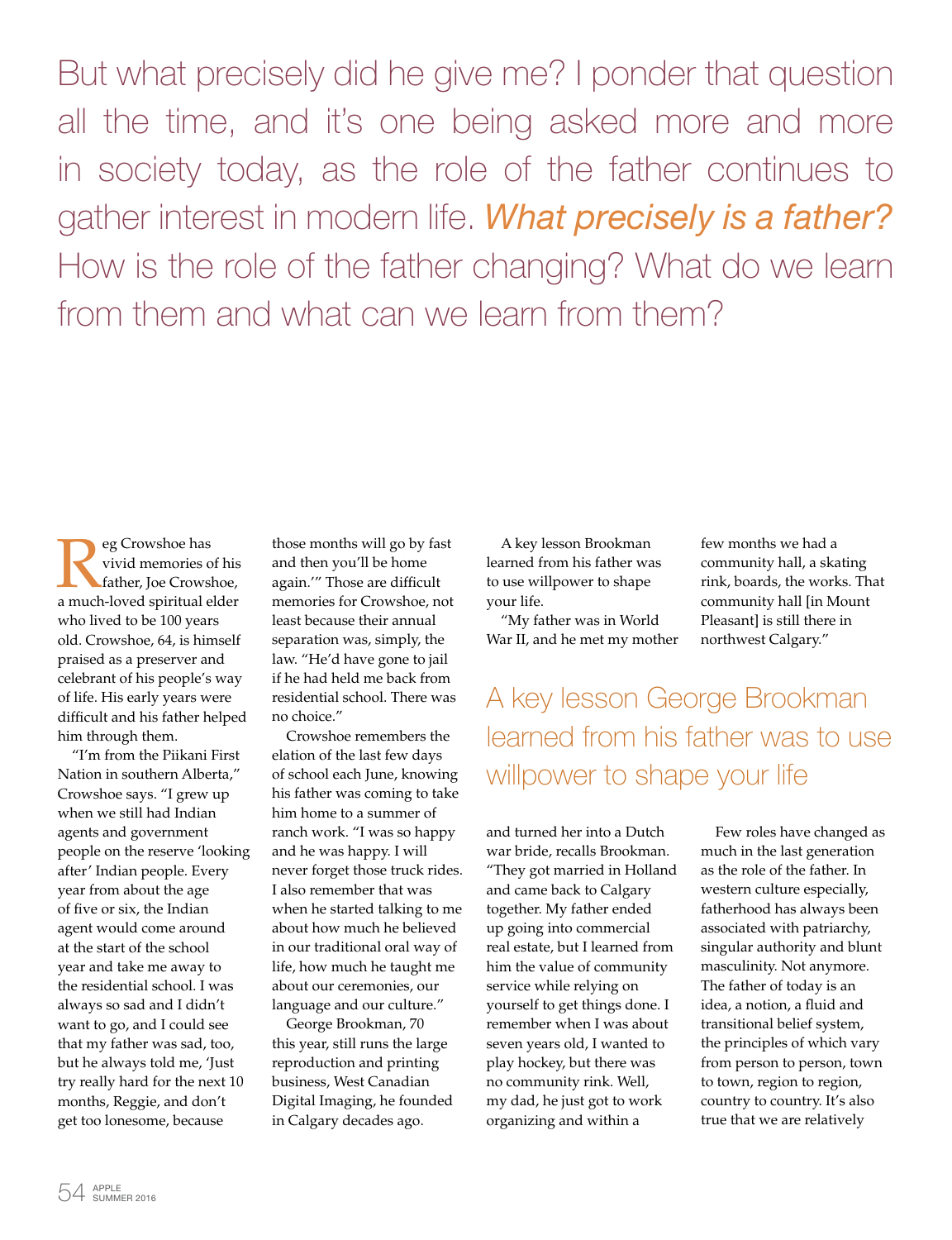

Matthew Stepanic (left)<br>with his father Dean at<br>with his sethering. a family gathering.

early on in the understanding of the role fathers play in the lives of their children. Paul Raeburn, writing in *Why Fathers Matter,* noted that even up until the 1970s researchers thought that fathers didn't play much of role in the development of their infant children.

Matthew Stepanic, 26, is an Edmonton writer and editor. Growing up in Medicine Hat, he knew by the time he was nearing the end of junior high school that he was gay.

Not that he shared it right away with his father and mother. That was still a few years away. He always got along with his parents. "Although I think my father might have preferred it if I'd been a bit more interested in sports," laughs Stepanic. "Still, we always had a good relationship. I was the good kid. My sister was the rebellious one! But the funny thing is that we argue a lot more now than we did when I was a teenager, which is when most people typically clash with their parents. But now I like to argue with my dad about things that are fun to argue about."

Ongoing research on how mothers and fathers parent is revealing interesting results. For example, fathers tend to hold babies outward, while mothers are more likely to hold babies facing inward. Mothers tend to favour games that promote connection and creativity; fathers are often more comfortable with games that require risk-taking. Mothers are more apt to get involved in helping their children solve problems, whereas fathers more often watch and advise.

Research has also shown that fathers tend to do best when they are part of an engaged and supportive couple who are parenting together and offset (or complement) each other's strengths and weaknesses.

Not only does this allow fathers to express themselves more as a parent, it allows children to see healthy relationships—which helps both boys and girls grow up to seek that out in their partner. It also makes it more likely that they'll have healthy relationships with their own children some day.

I think my father might have preferred it if I'd been a bit more interested in sports

What we get from our in other words, is going to differ significantly from what we get from our mothers. It's not any more or less valuable. It's just different.

"In native culture the father is the doer," says Reg Crowshoe, "and the mother instils moral values and principles. So I would

say my father represented a doer to me, someone who physically facilitated our way of life. He instilled in me the moral values and belief of our traditional people. We come from an oral culture and there are just so many stories. My dad taught me to understand our oral literacy and comprehension so that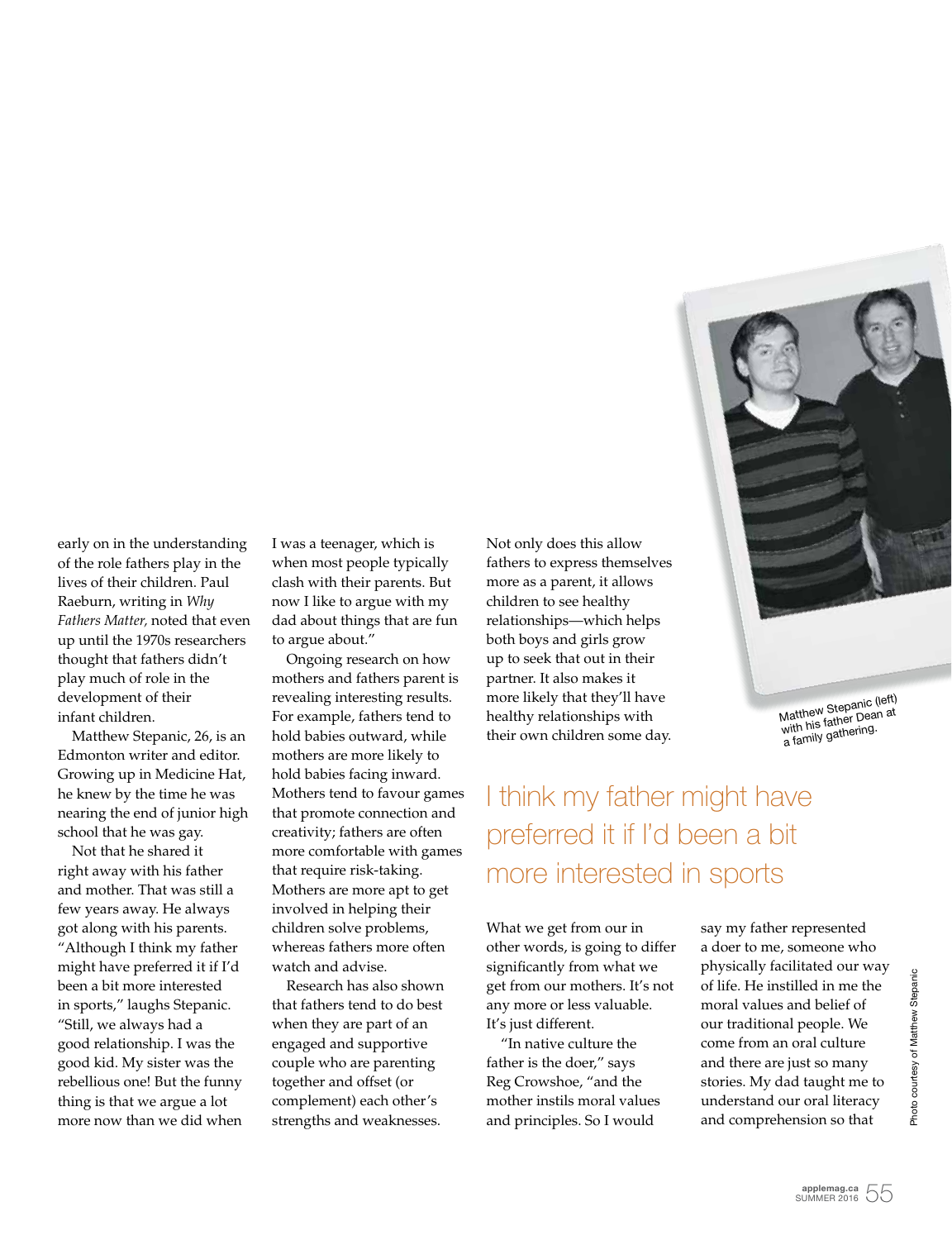We absorb so much from our fathers without realizing the extent of their influence on us



The two George Brookmans in 1948<br><sup>in the Calgary communit</sub></sup> in the Calgary community of Hillhurst.<br>Mongary community of Hillhurst.

I could extract the knowledge from those stories."

Crowshoe thinks often about when he and his father would just sit. Every now and then Joe would say something, but mostly he just wanted to sit beside his son. "We would sit there and share that silence," Crowshoe says. "That silence was a real spiritual connection, a connection that he was transferring to help me understand what spirituality was. Sometimes he said things that were instructive, but I always remember just sitting there with him."

George Brookman remembers that his father, also named George, seldom stopped to sit. George Sr. was a man who threw his whole passion behind his ideas. "In 1955," says Brookman, "he got invited to coach a baseball team, in Shepherd, just outside Calgary. By 1956, he'd decided to move it to Calgary and call the team the

Brookman Dodgers! Sadly, he put so much into that team that he ended up going bankrupt, but he did what he always did, which was get up and get going again. He rebuilt his life. It was a great lesson for me about forging my own way. I was working early and started a family early. I ended up running my own successful company. But he used to say, 'You don't have to be lawyer or doctor, and I don't care what you do, just be the best at what you do.' He taught me that there's no better way to approach life flaws and *our* flaws. Matthew Stepanic can see this clearly with his father when it comes to issues such as culture and politics. "He's a guy from a smaller prairie city, so I guess it might be more natural that he's fairly conservative, which I am not!"

But what Stepanic increasingly appreciates about his father (and his mother, he adds) is that despite their different philosophies, they respect and admire what Stepanic is doing and who he is. He gave a PechaKucha talk

## He taught me that there's no better way to approach life than to just dive right in

than to just dive right in." If we're lucky, we'll all recognize that we can love our fathers in spite of their (a presentation with visuals and strict time limits) at the University of Alberta a couple of years ago, during which

he spoke about the power of stories and how he'd grown up as a young gay man in a culture and place that didn't provide him with many guiding narratives. "My parents have always been supportive," he says, "and they came up from Medicine Hat to listen to the talk. At one point, I used the word queer. After, I was driving home with my dad and he said he thought the talk went really well, but he said, 'You know, I do have one question, though . . . why do you use the word queer? What's behind that?' "

Stepanic paused briefly as he told me this, perhaps not even sure quite what he was saying about his father. Perhaps you and he both have a good-natured curiosity, I suggested.

After all, I said, it's not every middle-aged sports-loving conservative white male from southern Alberta who, upon sitting through a lecture